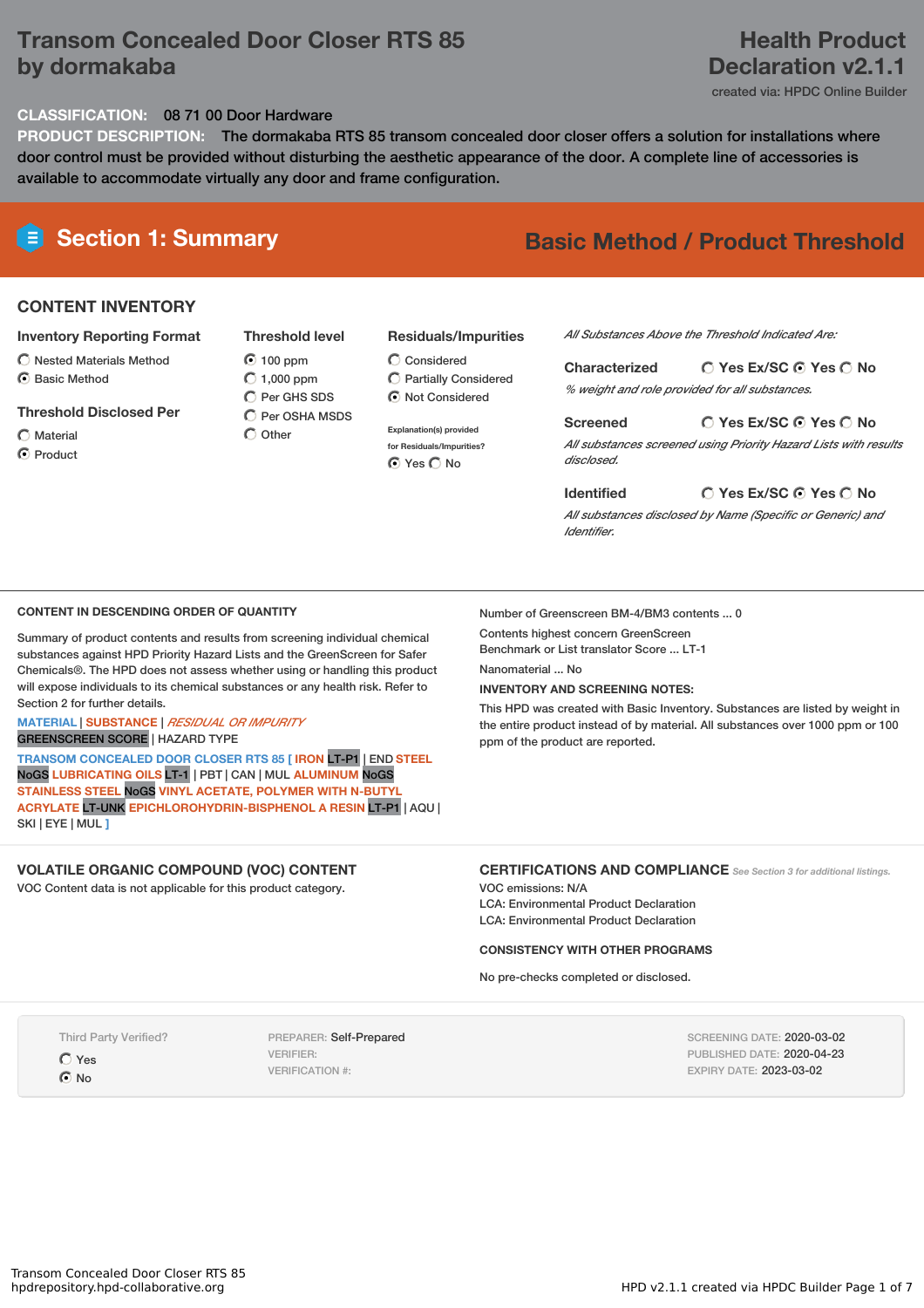This section lists contents in a product based on specific threshold(s) and reports detailed health information including hazards. This HPD *uses the inventory method indicated above, which is one of three possible methods:*

- *Basic Inventory method with Product-level threshold.*
- *Nested Material Inventory method with Product-level threshold*
- *Nested Material Inventory method with individual Material-level thresholds*

Definitions and requirements for the three inventory methods and requirements for each data field can be found in the HPD Open *Standard version 2.1.1, available on the HPDC website at: [www.hpd-collaborative.org/hpd-2-1-1-standard](https://www.hpd-collaborative.org/hpd-2-1-1-standard)*

## **TRANSOM CONCEALED DOOR CLOSER RTS 85**

PRODUCT THRESHOLD: 100 ppm **RESIDUALS** AND IMPURITIES CONSIDERED: No

RESIDUALS AND IMPURITIES NOTES: No residuals or impurities are expected in these materials at or above the inventory threshold. dormakaba products consist of finished components, and no chemical reactions are needed to develop our products.

OTHER PRODUCT NOTES: -

| <b>IRON</b>                                                    |                                              |                                      |                                                | ID: 7439-89-6         |  |  |
|----------------------------------------------------------------|----------------------------------------------|--------------------------------------|------------------------------------------------|-----------------------|--|--|
| HAZARD SCREENING METHOD: Pharos Chemical and Materials Library |                                              |                                      | HAZARD SCREENING DATE: 2020-03-02              |                       |  |  |
| %: $52.71 - 52.71$                                             | GS: LT-P1                                    | RC: Both                             | NANO: No                                       | ROLE: Closer body     |  |  |
| <b>HAZARD TYPE</b>                                             | <b>AGENCY AND LIST TITLES</b>                | WARNINGS                             |                                                |                       |  |  |
| <b>ENDOCRINE</b>                                               | <b>TEDX - Potential Endocrine Disruptors</b> | <b>Potential Endocrine Disruptor</b> |                                                |                       |  |  |
|                                                                |                                              |                                      |                                                |                       |  |  |
| <b>SUBSTANCE NOTES: -</b>                                      |                                              |                                      |                                                |                       |  |  |
|                                                                |                                              |                                      |                                                |                       |  |  |
| <b>STEEL</b>                                                   |                                              |                                      |                                                | ID: 12597-69-2        |  |  |
| HAZARD SCREENING METHOD: Pharos Chemical and Materials Library |                                              |                                      | HAZARD SCREENING DATE: 2020-03-02              |                       |  |  |
| %: 37.56 - 37.56                                               | GS: NoGS                                     | RC: Both                             | NANO: No                                       | ROLE: Closer body     |  |  |
| <b>HAZARD TYPE</b>                                             | <b>AGENCY AND LIST TITLES</b>                | <b>WARNINGS</b>                      |                                                |                       |  |  |
| None found                                                     |                                              |                                      | No warnings found on HPD Priority Hazard Lists |                       |  |  |
| <b>SUBSTANCE NOTES: -</b>                                      |                                              |                                      |                                                |                       |  |  |
|                                                                |                                              |                                      |                                                |                       |  |  |
| <b>LUBRICATING OILS</b>                                        |                                              |                                      |                                                | ID: 74869-22-0        |  |  |
| HAZARD SCREENING METHOD: Pharos Chemical and Materials Library |                                              |                                      | HAZARD SCREENING DATE: 2020-03-02              |                       |  |  |
| %5.32                                                          | $G.S. LT-1$                                  | RC: None                             | NANO: No                                       | ROLE: Hydraulic fluid |  |  |
|                                                                |                                              |                                      |                                                |                       |  |  |
|                                                                |                                              |                                      |                                                |                       |  |  |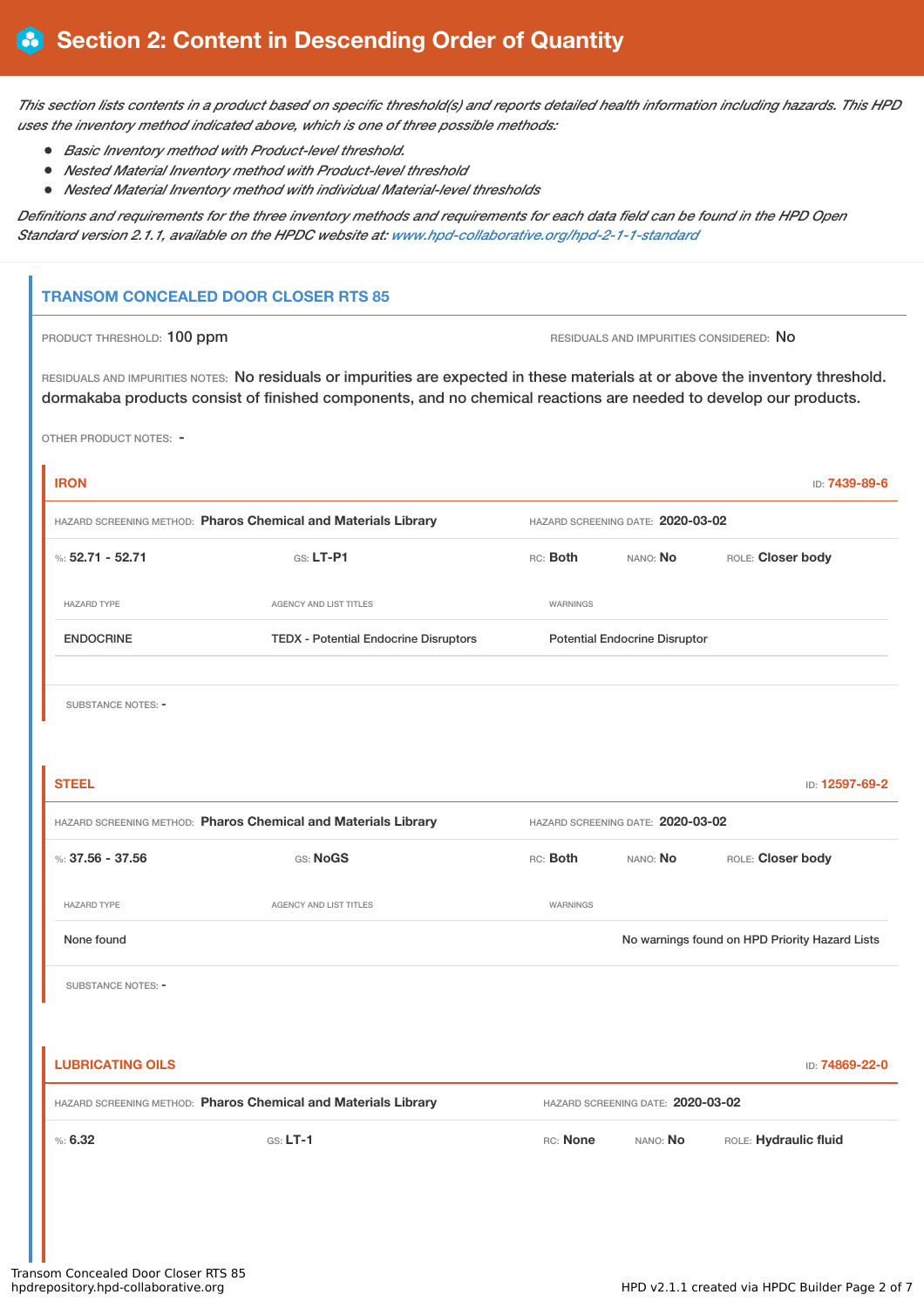| <b>HAZARD TYPE</b> | <b>AGENCY AND LIST TITLES</b>     | WARNINGS                                                                                          |
|--------------------|-----------------------------------|---------------------------------------------------------------------------------------------------|
| <b>PBT</b>         | <b>EC - CEPA DSL</b>              | Persistent, Bioaccumulative and inherently Toxic (PBITH) to<br>humans                             |
| <b>CANCER</b>      | EU - GHS (H-Statements)           | H350 - May cause cancer                                                                           |
| <b>CANCER</b>      | <b>EU - REACH Annex XVII CMRs</b> | Carcinogen Category 2 - Substances which should be<br>regarded as if they are Carcinogenic to man |
| <b>MULTIPLE</b>    | ChemSec - SIN List                | CMR - Carcinogen, Mutagen &/or Reproductive Toxicant                                              |
| <b>CANCER</b>      | EU - Annex VI CMRs                | Carcinogen Category 1B - Presumed Carcinogen based on<br>animal evidence                          |
| <b>CANCER</b>      | GHS - Australia                   | H350 - May cause cancer                                                                           |

SUBSTANCE NOTES: Hydraulic fluid used to regulate door closing speed. Users operating the door are not exposed to the oil, which is fully contained by the metal encasement of the closer. As such, the actual risks associated with the closer's installation and use in a building are mimimal and the listed hazards can be deemed irrelevant to the end-user.

| <b>ALUMINUM</b><br>ID: 91728-14-2                              |                        |          |                                   |                                                |  |  |
|----------------------------------------------------------------|------------------------|----------|-----------------------------------|------------------------------------------------|--|--|
| HAZARD SCREENING METHOD: Pharos Chemical and Materials Library |                        |          | HAZARD SCREENING DATE: 2020-03-02 |                                                |  |  |
| %: $2.73$                                                      | GS: NoGS               | RC: Both | nano: <b>No</b>                   | ROLE: closer body                              |  |  |
| <b>HAZARD TYPE</b>                                             | AGENCY AND LIST TITLES | WARNINGS |                                   |                                                |  |  |
| None found                                                     |                        |          |                                   | No warnings found on HPD Priority Hazard Lists |  |  |

SUBSTANCE NOTES: The hazards associated with aluminum are dependent upon the form in which aluminum is provided. As aluminum is inert upon receipt by dormakaba and unlikely to leach from the product into the environment, the risk of exposure to aluminum components is negligible and the listed hazards can be deemed irrelevant to the end-user.

| <b>STAINLESS STEEL</b><br>ID: 12597-68-1                       |                               |                                                |                             |  |                               |  |
|----------------------------------------------------------------|-------------------------------|------------------------------------------------|-----------------------------|--|-------------------------------|--|
| HAZARD SCREENING METHOD: Pharos Chemical and Materials Library |                               | HAZARD SCREENING DATE: 2020-03-02              |                             |  |                               |  |
| % 0.23                                                         | GS: NoGS                      |                                                | RC: Both<br>NANO: <b>No</b> |  | ROLE: Screws                  |  |
| <b>HAZARD TYPE</b>                                             | <b>AGENCY AND LIST TITLES</b> | WARNINGS                                       |                             |  |                               |  |
| None found                                                     |                               | No warnings found on HPD Priority Hazard Lists |                             |  |                               |  |
| SUBSTANCE NOTES: 340                                           |                               |                                                |                             |  |                               |  |
|                                                                |                               |                                                |                             |  |                               |  |
| VINYL ACETATE, POLYMER WITH N-BUTYL ACRYLATE<br>ID: 25067-01-0 |                               |                                                |                             |  |                               |  |
| HAZARD SCREENING METHOD: Pharos Chemical and Materials Library |                               | HAZARD SCREENING DATE: 2020-03-02              |                             |  |                               |  |
| %: $0.20 - 0.57$                                               | GS: LT-UNK                    | RC: None                                       | NANO: No                    |  | <b>ROLE: Paint and Primer</b> |  |
|                                                                |                               |                                                |                             |  |                               |  |
|                                                                |                               |                                                |                             |  |                               |  |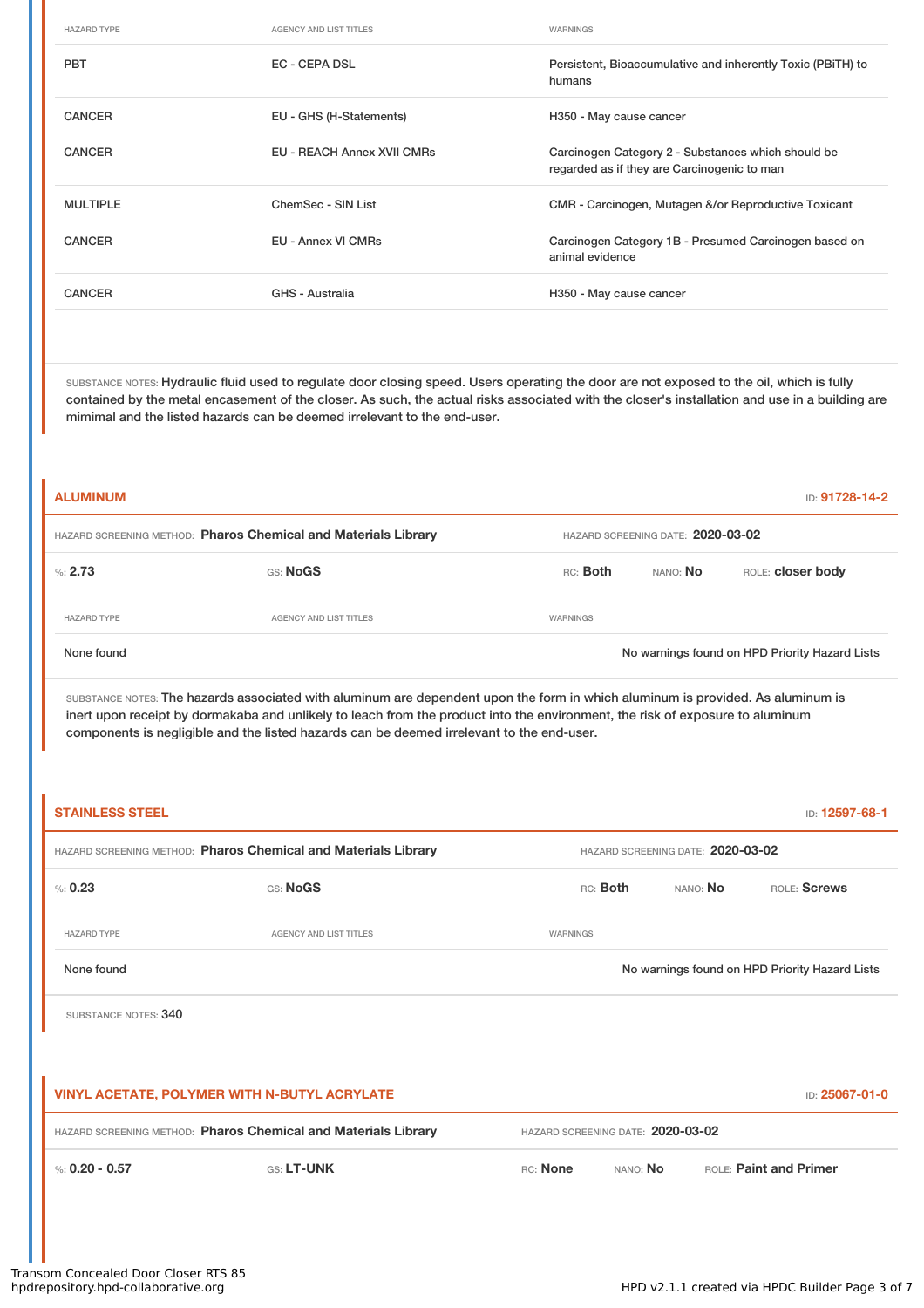HAZARD TYPE **AGENCY AND LIST TITLES** WARNINGS

None found Now arrings found on HPD Priority Hazard Lists

SUBSTANCE NOTES: -

| <b>EPICHLOROHYDRIN-BISPHENOL A RESIN</b><br>ID: 25068-38-6     |                                             |                                                        |                 |              |  |
|----------------------------------------------------------------|---------------------------------------------|--------------------------------------------------------|-----------------|--------------|--|
| HAZARD SCREENING METHOD: Pharos Chemical and Materials Library |                                             | HAZARD SCREENING DATE: 2020-03-02                      |                 |              |  |
| %: $0.05 - 0.10$                                               | $G.S. LT-P1$                                | RC: None                                               | nano: <b>No</b> | ROLE: Primer |  |
| <b>HAZARD TYPE</b>                                             | <b>AGENCY AND LIST TITLES</b>               | WARNINGS                                               |                 |              |  |
| <b>CHRON AQUATIC</b>                                           | EU - GHS (H-Statements)                     | H411 - Toxic to aquatic life with long lasting effects |                 |              |  |
| <b>SKIN IRRITATION</b>                                         | EU - GHS (H-Statements)                     | H315 - Causes skin irritation                          |                 |              |  |
| <b>SKIN SENSITIZE</b>                                          | EU - GHS (H-Statements)                     | H317 - May cause an allergic skin reaction             |                 |              |  |
| <b>EYE IRRITATION</b>                                          | EU - GHS (H-Statements)                     | H319 - Causes serious eye irritation                   |                 |              |  |
| <b>MULTIPLE</b>                                                | German FEA - Substances Hazardous to Waters | Class 2 - Hazard to Waters                             |                 |              |  |
|                                                                |                                             |                                                        |                 |              |  |

SUBSTANCE NOTES: Ingredient in the closer primer. The primer is covered with a coat of paint, thus reducing exposure and any risk associated with this material.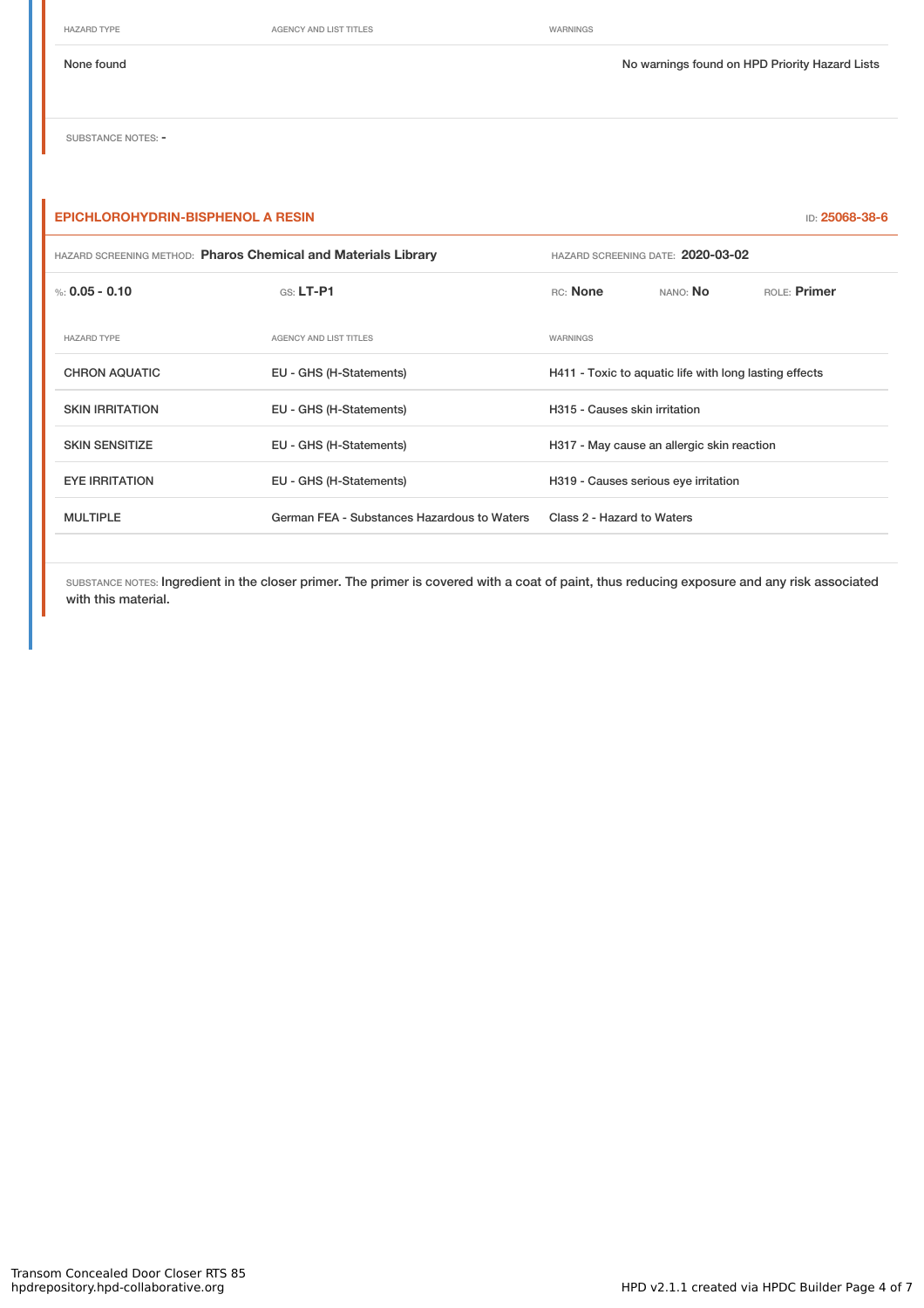This section lists applicable certification and standards compliance information for VOC emissions and VOC content. Other types of health *or environmental performance testing or certifications completed for the product may be provided.*

| <b>VOC EMISSIONS</b>                                                                                                                                                                                                                                                   | N/A                                                      |                                                |                                               |                                                                                 |
|------------------------------------------------------------------------------------------------------------------------------------------------------------------------------------------------------------------------------------------------------------------------|----------------------------------------------------------|------------------------------------------------|-----------------------------------------------|---------------------------------------------------------------------------------|
| CERTIFYING PARTY: Self-declared<br>APPLICABLE FACILITIES: This HPD is for a product that<br>is NOT liquid/wet applied.<br><b>CERTIFICATE URL:</b>                                                                                                                      | <b>ISSUE DATE: 2020-03-</b><br><b>EXPIRY DATE:</b><br>02 | CERTIFIER OR LAB: N/A                          |                                               |                                                                                 |
| CERTIFICATION AND COMPLIANCE NOTES:                                                                                                                                                                                                                                    |                                                          |                                                |                                               |                                                                                 |
| <b>LCA</b>                                                                                                                                                                                                                                                             |                                                          | <b>Declaration</b>                             | <b>Environmental Product</b>                  |                                                                                 |
| CERTIFYING PARTY: Third Party<br>APPLICABLE FACILITIES: Suzhou, China<br><b>CERTIFICATE URL:</b><br>https://www.dormakaba.com/resource/blob/17112/75e88e42260a52e153780574a702325e/epd-<br>ule-rts-85-rts-88-bts-84-en-data.pdf<br>CERTIFICATION AND COMPLIANCE NOTES: |                                                          | <b>ISSUE</b><br>DATE:<br>$2014 -$<br>$10 - 28$ | <b>EXPIRY</b><br>DATE:<br>$2019 -$<br>$10-27$ | <b>CERTIFIER OR</b><br>LAB: UL<br>Environment                                   |
| <b>LCA</b>                                                                                                                                                                                                                                                             |                                                          | <b>Declaration</b>                             | <b>Environmental Product</b>                  |                                                                                 |
| CERTIFYING PARTY: Third Party<br>APPLICABLE FACILITIES: China, Netherlands, Singapore<br><b>CERTIFICATE URL:</b><br>https://www.dormakaba.com/resource/blob/17212/81e470885695d05f808094ec7f9dfb4e/epd-<br>rts-85---rts-88----bts-84-en-data.pdf                       |                                                          | <b>ISSUE</b><br>DATE:<br>$2014 -$<br>$10 - 28$ | <b>EXPIRY</b><br>DATE:<br>$2020 -$<br>$10-27$ | <b>CERTIFIER</b><br>OR LAB:<br>Institut<br><b>Bauen</b><br>und<br><b>Umwelt</b> |

CERTIFICATION AND COMPLIANCE NOTES:

# **Section 4: Accessories**

This section lists related products or materials that the manufacturer requires or recommends for installation (such as adhesives or fasteners), maintenance, cleaning, or operations. For information relating to the contents of these related products, refer to their *applicable Health Product Declarations, if available.*

No accessories are required for this product.

# **Section 5: General Notes**

dormakaba has resulted from the merger of the two well-established brands Dorma and Kaba, both known for their expertise in the area of smart and secure access solutions. Together we stand for more than 150 years of security and reliability. Our master brand dormakaba stands for our offering of products, solutions and services for secure access to buildings and rooms from a single source. Our global brand power supports us to become the trusted

e.V. (IBU)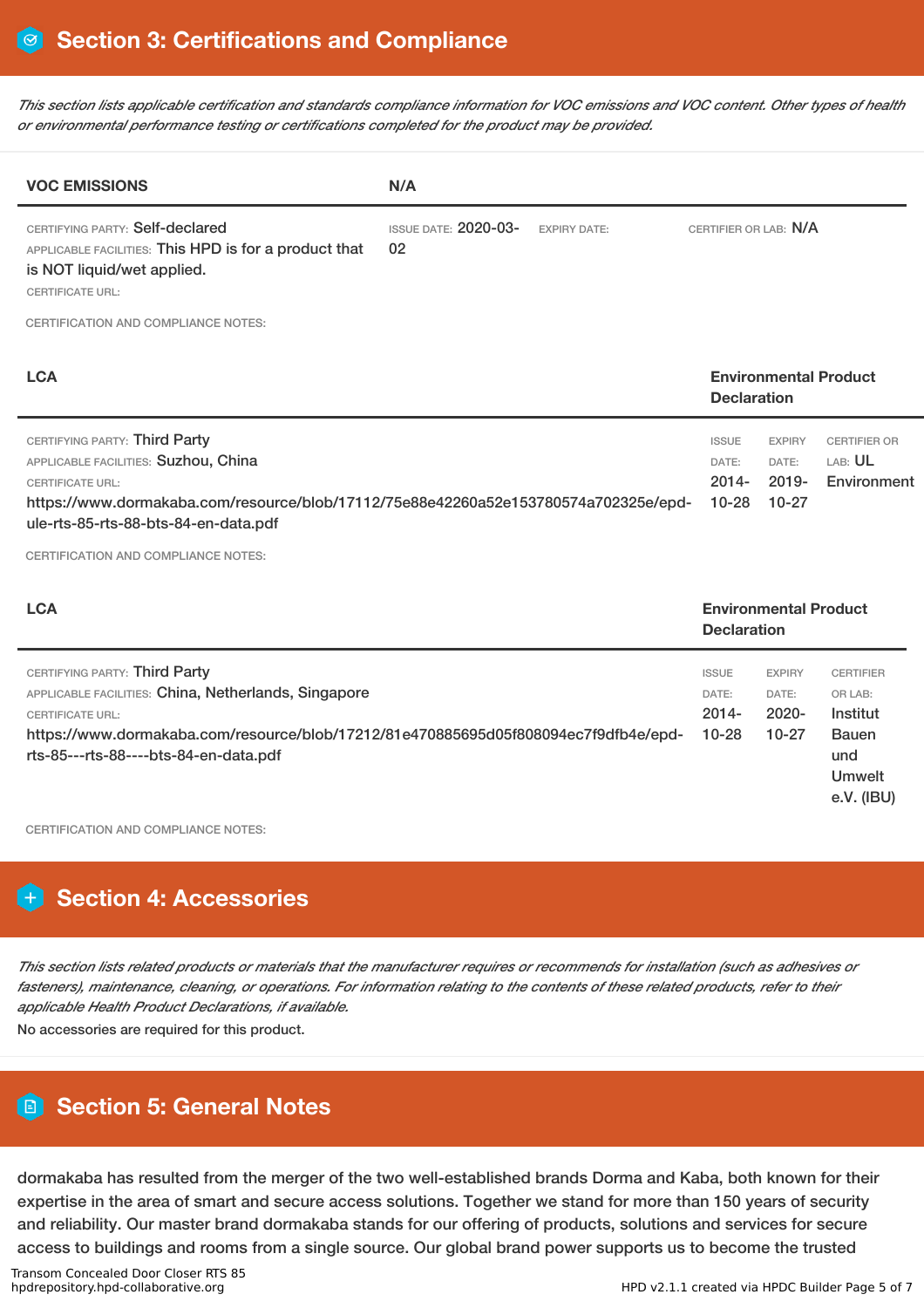industry leader. For more information, please go to: www.dormakaba.com. The information contained in this HPD is to be used only as a voluntary information on our products. dormakaba makes no representation or warranty as to the completeness or accuracy of the information contained herein. The products and specifications set forth in this HPD are subject to change without notice and dormakaba disclaims any and all liability for such changes. The information contained herein is provided without warranties of any kind, either express or implied, and dormakaba disclaims any and all liability for typographical, printing, or production errors or changes affecting the specifications contained herein. dormakaba DISCLAIMS ALL WARRANTIES, EXPRESS OR IMPLIED, INCLUDING, BUT NOT LIMITED TO, THE IMPLIED WARRANTIES OF MERCHANTABILITY AND FITNESS FOR A PARTICULAR PURPOSE. IN NO EVENT WILL dormakaba BE LIABLE FOR ANY INCIDENTAL, INDIRECT OR CONSEQUENTIAL DAMAGES ARISING FROM THE SALE OR USE OF ANY PRODUCT. All sales of products shall be subject to dormakaba's applicable General Terms and Conditions, a copy of which will be provided by your local dormakaba organisation upon request.